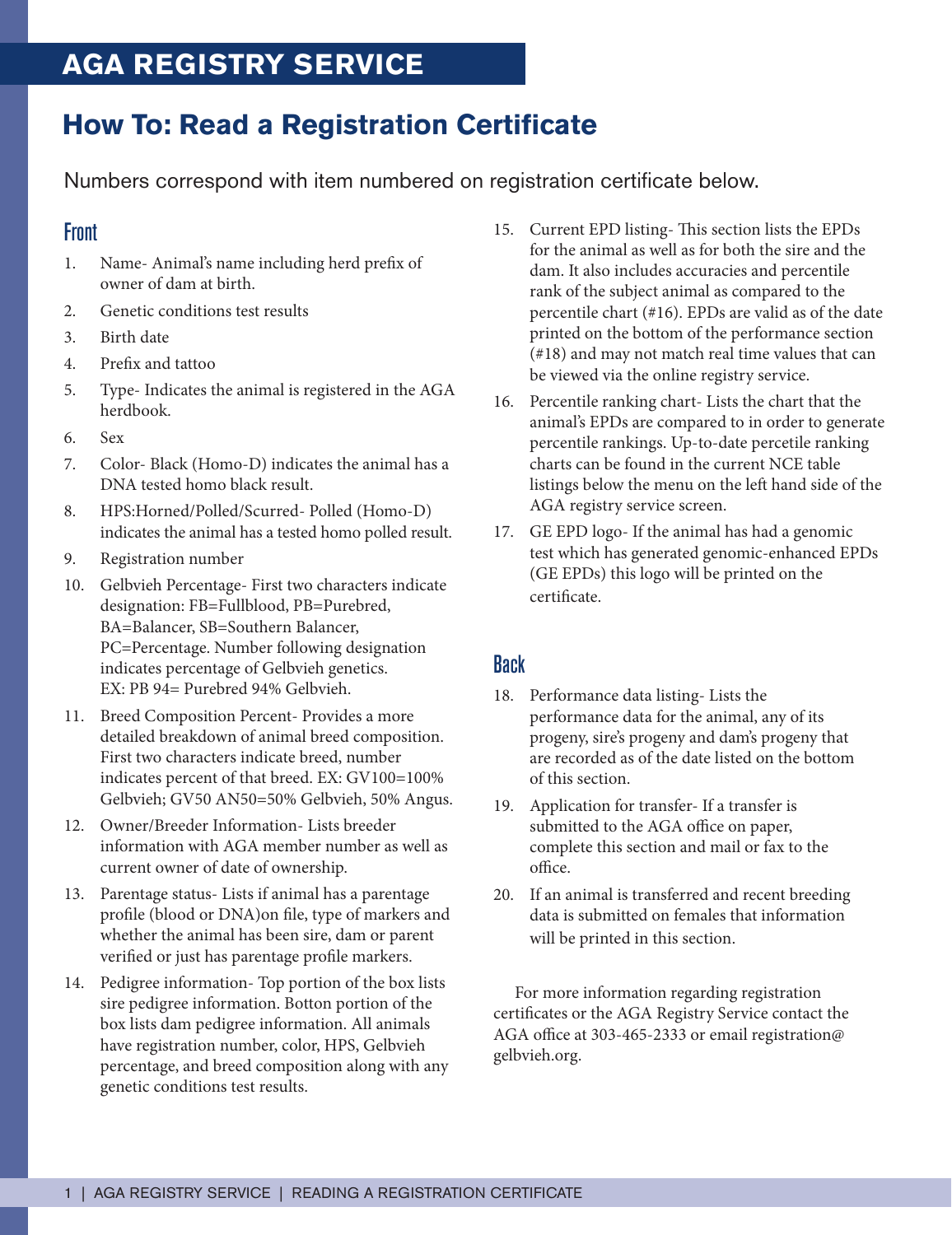| <b>Purebred Registration Certificate</b>        |                                                                                                                                  |                              |            |                                                                   |                |                                                              |                                                                   |                           |              |              |                                      |                         |                    |                    |                                  |                             |             |               |                          |            |
|-------------------------------------------------|----------------------------------------------------------------------------------------------------------------------------------|------------------------------|------------|-------------------------------------------------------------------|----------------|--------------------------------------------------------------|-------------------------------------------------------------------|---------------------------|--------------|--------------|--------------------------------------|-------------------------|--------------------|--------------------|----------------------------------|-----------------------------|-------------|---------------|--------------------------|------------|
| Name:<br><b>JPRG TEST ANIMAL 268Z</b><br>2. CAF |                                                                                                                                  |                              |            |                                                                   |                |                                                              |                                                                   |                           |              |              | 9. Registration Number: AMGV1224145  |                         |                    |                    |                                  |                             |             |               |                          |            |
| 5.                                              | $\overline{\mathbf{6}}$ . Sex.<br>9/2/2012<br>Birth Date:<br>Prefix / Tattoo: JPRG 268Z<br><b>8. HPS:</b><br>Registered<br>Type: |                              |            |                                                                   |                |                                                              | <b>Bull</b><br>$7.$ Color:<br>Black (Homo-D)<br>Polled (Homo - D) |                           |              |              | 10. Gelbvieh %:<br>11. Breed Comp %: |                         |                    |                    |                                  | <b>PB94</b><br><b>GV100</b> |             |               |                          |            |
|                                                 | Ownership<br><b>Status</b><br>Date<br>ID<br>Name<br>35546<br>Breeder<br>35546<br>Owner<br>9/2/2012                               |                              |            |                                                                   |                | LITTLE PINES FARM, CADIZ, KY<br>LITTLE PINES FARM, CADIZ, KY |                                                                   |                           |              |              |                                      |                         |                    |                    | American<br>Gelbvieh Association |                             |             |               |                          |            |
|                                                 | 10900 Dover St<br>Westminster, CO 80021<br>$(303)$ 465-2333<br>www.gelbvieh.org<br>13. Parentage Markers, SNP                    |                              |            |                                                                   |                |                                                              |                                                                   |                           |              |              |                                      |                         |                    |                    |                                  |                             |             |               |                          |            |
| 14.                                             |                                                                                                                                  |                              | Animal     |                                                                   |                |                                                              |                                                                   | <b>Reg Num</b>            |              | Color        | HPS                                  | Breed %                 |                    | <b>Breed Comp</b>  |                                  |                             |             | <b>Status</b> |                          |            |
|                                                 |                                                                                                                                  | JRI EXTRA EXPOSURE 285L71 ET |            |                                                                   | AMGV757130     |                                                              |                                                                   | <b>Black</b>              | $\mathbf{P}$ | <b>PB94</b>  |                                      | GV100                   |                    |                    | CAF, DDF, NHF, OSF               |                             |             |               |                          |            |
|                                                 | DRJ FULL EXPOSURE                                                                                                                |                              |            | AMGV850181                                                        |                |                                                              | Red                                                               | $\mathbf{P}$              | <b>PB94</b>  | GV100        |                                      |                         | CAF, DDF, NHF, OSF |                    |                                  |                             |             |               |                          |            |
|                                                 | <b>EGL FELICIA ET</b>                                                                                                            |                              |            | AMGV755871                                                        |                |                                                              | Red                                                               | P                         | <b>PB94</b>  | GV100        |                                      |                         |                    |                    |                                  |                             |             |               |                          |            |
|                                                 | <b>JDRF DUKE</b>                                                                                                                 |                              |            | AMGV1145148                                                       |                |                                                              | <b>Black</b>                                                      |                           | <b>PB94</b>  |              | GV100                                |                         |                    | CAF, DDF, NHF, OSF |                                  |                             |             |               |                          |            |
|                                                 | JRI HEAVY EQUIPMENT 125M3                                                                                                        |                              |            |                                                                   |                | AMGV805882                                                   |                                                                   |                           | Red          | P            | <b>PB94</b>                          | GV100                   |                    |                    |                                  |                             |             |               |                          |            |
|                                                 | <b>JDRF KISSES</b>                                                                                                               |                              |            |                                                                   |                | AMGV1067748                                                  |                                                                   |                           |              |              | <b>PB94</b>                          | GV100<br>GV100          |                    |                    |                                  |                             |             |               |                          |            |
|                                                 | <b>JDRF HERSHEY</b>                                                                                                              |                              |            |                                                                   |                |                                                              | AMGV981847                                                        |                           |              | <b>Black</b> | P                                    | <b>PB94</b>             |                    |                    |                                  |                             |             |               |                          |            |
|                                                 | XXB MR ENCORE 530K                                                                                                               |                              |            |                                                                   |                |                                                              | AMGV745135<br><b>Black</b>                                        |                           |              |              | P                                    | <b>PB94</b>             | <b>GV100</b>       |                    |                                  |                             |             |               |                          |            |
|                                                 | KYLR 19N                                                                                                                         |                              |            |                                                                   |                |                                                              | AMGV867825                                                        |                           |              | Red          | P                                    | <b>PB94</b>             | GV100              |                    |                                  |                             |             |               |                          |            |
|                                                 | KYLR 45CF                                                                                                                        |                              |            |                                                                   |                |                                                              | AMGV528815                                                        |                           |              | Red          | S                                    | <b>PB88</b>             | GV100              |                    |                                  |                             |             |               |                          |            |
|                                                 | <b>JPRG 5JR</b>                                                                                                                  |                              |            |                                                                   |                |                                                              | AMGV968367                                                        |                           |              | Red          | $\mathbf{P}$                         | <b>PB94</b>             | GV100              |                    |                                  |                             |             |               |                          |            |
|                                                 | JBOB CAROLINA60MINUTES1403GET                                                                                                    |                              |            |                                                                   |                |                                                              | AMGV567600                                                        |                           |              | <b>Black</b> | $\mathbf{P}$                         | <b>PB94</b>             | GV100              |                    |                                  |                             |             |               |                          |            |
|                                                 | SILV <sub>5J</sub>                                                                                                               |                              |            |                                                                   |                |                                                              | AMGV677109                                                        |                           |              | <b>Black</b> | $\mathbf{P}$                         | <b>PB88</b>             | <b>GV88, AN12</b>  |                    |                                  |                             |             |               |                          |            |
|                                                 | <b>BBSG 413G</b>                                                                                                                 |                              |            |                                                                   |                |                                                              | AMGV609174<br><b>Black</b>                                        |                           |              | P            | <b>PC75</b>                          | GV75, AN25              |                    |                    |                                  |                             |             |               |                          |            |
|                                                 | <b>15.</b> Spring 2014                                                                                                           |                              |            | <b>Expected Progeny Differences</b><br><b>Growth and Maternal</b> |                |                                                              |                                                                   | <b>Intake and Carcass</b> |              |              |                                      |                         |                    |                    |                                  | Index<br><b>Values</b>      |             |               |                          |            |
|                                                 | <b>NCE Results</b>                                                                                                               |                              | <b>CED</b> | <b>BW</b>                                                         | <b>WW</b>      | YW                                                           | <b>MK</b>                                                         | TM                        | <b>CEM</b>   | <b>HPG</b>   | <b>PG30</b>                          | ST                      | <b>DMI</b>         | YG                 | CW                               | <b>REA</b>                  | MB          | <b>SCow</b>   | <b>FPI</b>               | <b>EPI</b> |
|                                                 | Subject                                                                                                                          | <b>EPD</b>                   | 11         | 1.0                                                               | 57             | 75                                                           | 29                                                                | 58                        | 5            |              |                                      |                         |                    | $-0.25$            | 7                                | 0.25                        | -0.66       |               | 56.48                    |            |
|                                                 | Animal                                                                                                                           | ACC<br>Rank                  | 0.32<br>30 | 0.39<br>55                                                        | 0.31<br>80     | 0.37<br>90                                                   | 0.22<br>40                                                        | 60                        | 0.20<br>70   |              |                                      |                         |                    | 0.24<br>25         | 0.30<br>95                       | 0.22<br>85                  | 0.51<br>>95 |               | $\overline{\phantom{a}}$ |            |
|                                                 |                                                                                                                                  | <b>EPD</b>                   | 10         | 1.8                                                               | 73             | 98                                                           | 23                                                                | 59                        | 6            |              |                                      | 1                       |                    | $-0.30$            | 30                               | 0.48                        | $-0.35$     | $-12.70$      | $-12.70$                 | 30.80      |
|                                                 | Sire                                                                                                                             | ACC                          | 0.38       | 0.47                                                              | 0.29           | 0.28                                                         | 0.23                                                              |                           | 0.25         |              |                                      | 0.29                    |                    | 0.11               | 0.26                             | 0.08                        | 0.08        |               |                          |            |
|                                                 | Dam                                                                                                                              | <b>EPD</b>                   | 8          | 0.8                                                               | 52             | 72                                                           | 35                                                                | 61                        | 4            |              |                                      | $\overline{\mathbf{4}}$ |                    | $-0.20$            | 13                               | 0.29                        | $-0.17$     | $-13.00$      | $-13.00$                 | 20.10      |
|                                                 | <b>GV Non-Parent Percentile Ranking</b>                                                                                          | ACC                          | 0.29       | 0.33                                                              | 0.23           | 0.23                                                         | 0.24                                                              |                           | 0.21         |              |                                      | 0.29                    |                    | 0.06               | 0.21                             | 0.02                        | 0.02        |               |                          |            |
| 16.                                             | 17.                                                                                                                              |                              |            | <b>AGA</b>                                                        | <b>GE-EPDS</b> |                                                              |                                                                   |                           |              |              |                                      |                         |                    |                    |                                  |                             |             |               |                          |            |

This document is issued with full reliance upon information provided by the breeder and therefore is not a guarantee by the American Gelbvieh Association. The animal described on this document has been accepted for



Myon delelmon

entry into the American Gelbvieh Association registry. **Official Signature Official Signature**